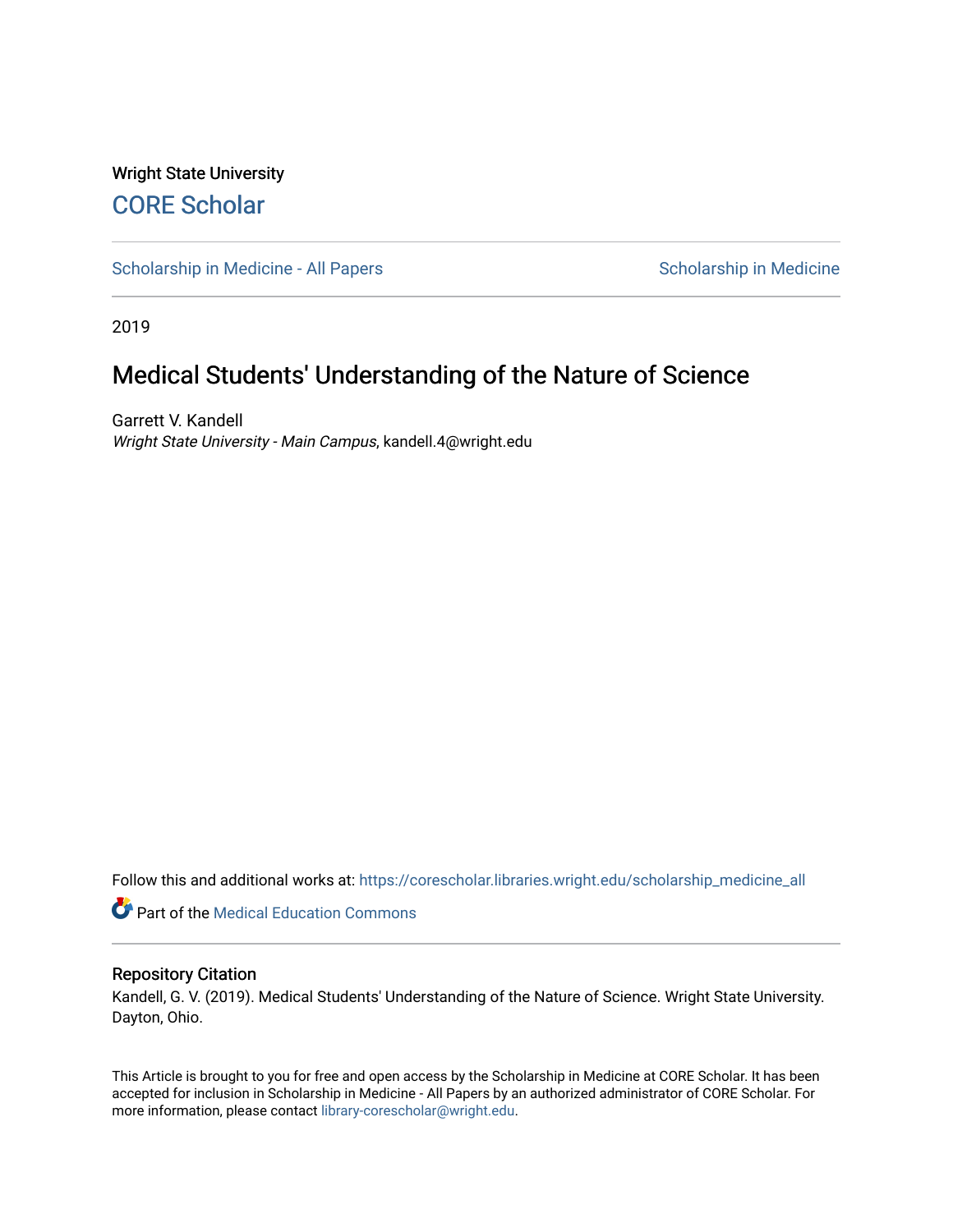Garrett Kandell Dr. Manger Research

#### **ABSTRACT**

A questionnaire pertaining to the nature of science was distributed to 120 students matriculating into a midwestern medical school. Questions were so designed to understand student's ideas on the nature of science and research, their previous involvement in research, and how they see research playing a role in their lives as future physicians. This study was performed to gain a more accurate understanding of what medical students perceive the nature of science and research is along with possible benefits throughout their careers There is a division in literature concerning the benefits of research in medical school and its ability to significantly show an increase in student success during and after medical school. We as a community should be actively seeking a deeper understanding as to how medical students perceive research and the nature of science as it may lend insight as to the success research is as a tool to equip students and future clinicians with pertinent cognitive, metacognitive, and critical thinking skills that are a necessity in the medical field. Students and physicians without a clear and complete understanding of the theories behind the nature of science and scientific knowledge may not only fail to be successful physicians but may engage in practices that are not helpful or even harmful toward patients.

#### **INTRODUCTION**

Physicians are responsible for taking their clinical knowledge, organizing it in a manner that best suits a patient's differential and diagnosis, providing the most appropriate care, and then repeating the process with a new patient and scenario. It is fundamental that a successful physician have the capacity to do this time and time again. Doctors can achieve this through development of cognitive strategies and critical thinking skills. Successful physicians are also aware of their own cognitive processes, known as metacognition, to better develop higher-order thinking skills<sup>1,2</sup>. A physician who has honed their cognitive and metacognitive skills is better to adapt and cope with uncertainty and complex cases than one who has  $not<sup>3</sup>$ .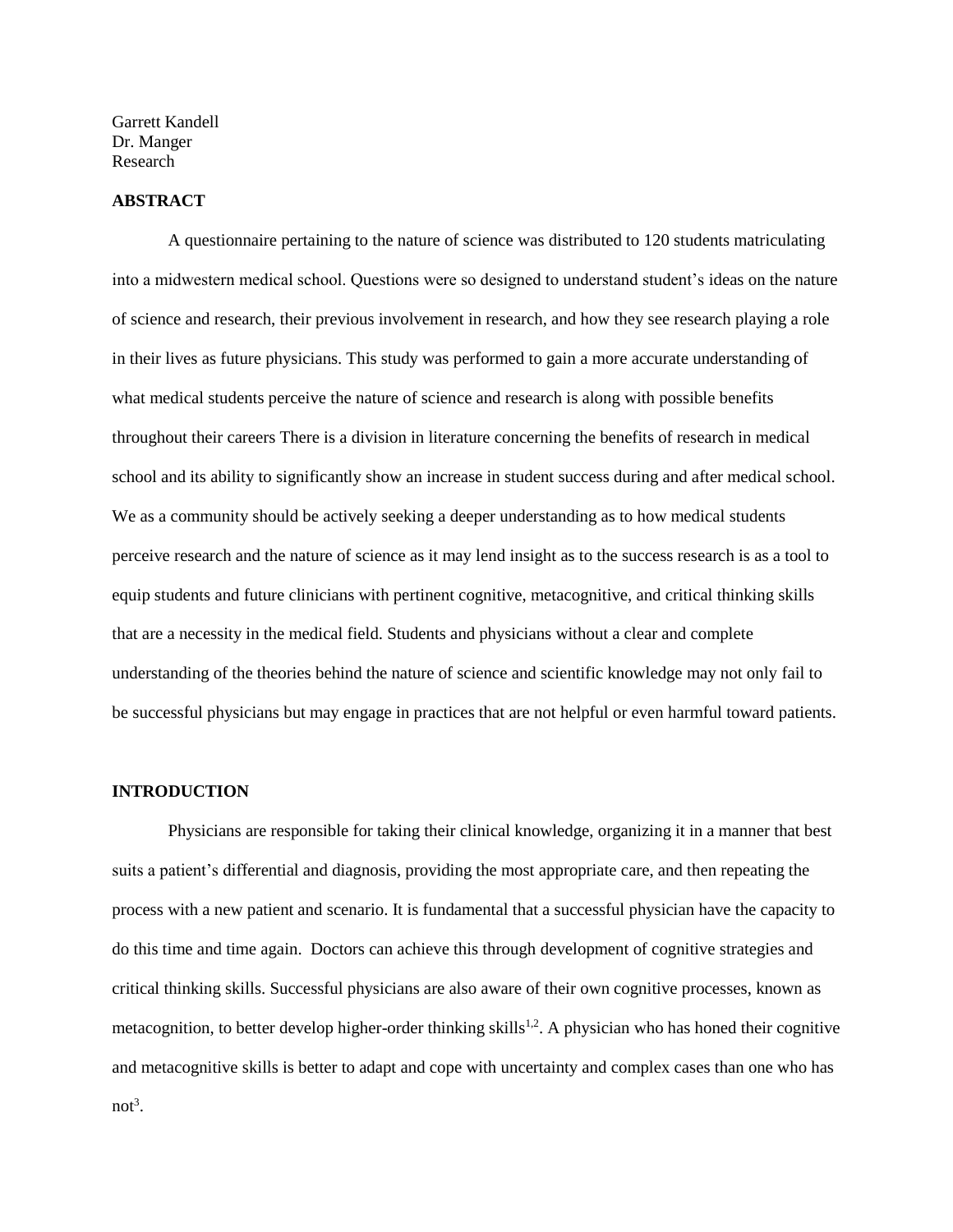Medical and undergraduate schools understand that development of critical thinking, cognitive, and metacognitive skills are important to become excellent clinicians<sup>4</sup>. Development of these skills help prevent factual overload from inhibiting critical thinking<sup>3</sup>. Student research and independent studies are often used to help develop these skills in an educational setting as they have had been proven to be an eminent and successful tool 3,5,6. The medical community deems research so important as to even use it as a selection criterion by U.S. medical schools.

It is thought that the success of research as a tool to mature critical thinking skills stems from a greater scientific foundation and a deeper understanding of the nature of science  $(NOS)^7$ . The nature of science is ever-changing, and it is common to see scientists disagree on specific issues regarding it but as a general definition, scientists agree that the nature of science refers to the theory of knowledge and is a critical corner stone to our basis on scientific knowledge<sup>7</sup>. It has been shown that when students have a greater understanding of the NOS they begin to improve their ability to ask more investigable questions, switch from asking descriptive questions to cause-and-effect or pattern-seeking questions, and display a greater degree of creativity and subjectivity<sup>7</sup>.

Although a great number of articles pronounce that research is important to help mature these skills to become a successful medical student and future clinician there is literature declaring that students who do conduct research do not statistically do better in the clinical phase of medical school and may have a small, negative association with internship performance<sup>8</sup>. With conflicting literature, it may not be so clear as to how research and maturing an understanding of the NOS benefits medical students during and after medical school. With conflicting literature, inspiration to gain a deeper understanding as to what medical students perceive to be the nature of science and the foundation of scientific knowledge arose.

Our objective of this study was to gain a deeper understanding as to what medical students' conceptions of the nature of science is to help accompany and enrich the vast array of literature that discusses research, scientific knowledge, and the nature of science in the setting of success as a medical student and future physician. Our research question is, "What are medical students understanding of the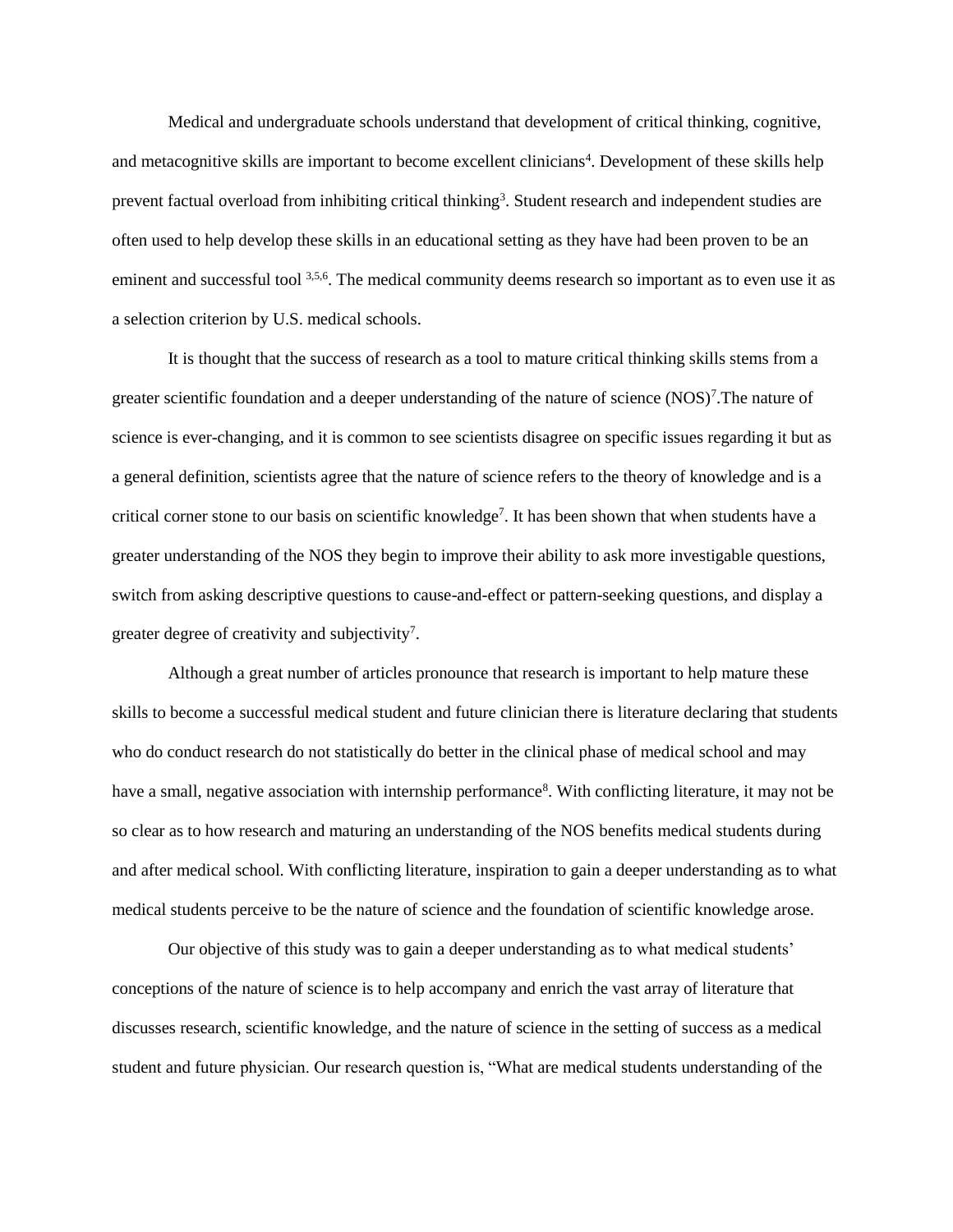nature of science and how do they believe this understanding will benefit their career as a future physician?"

### **FRAMEWORK**

I will be basing my theoretical framework from work previously proposed by Leederman and colleagues and their characteristics of the NOS<sup>9</sup>. There are five characteristics outlined in their work that are detailed in Table 1. It is important for students to understand scientific processes as it plays a crucial role in the exploration of observations. This is not to be confused with the nature of science as it often is among individuals. Although the NOS is intertwined with scientific processes to a certain degree, it is unique as it is deeply rooted in the theory of knowledge, or epistemology. To gain a better understanding as to what medical students believe the NOS to be, we used these characteristics as the standard.

| <b>Characteristics of the Nature of Science</b>            | <b>Description</b>                                                                                                                 |
|------------------------------------------------------------|------------------------------------------------------------------------------------------------------------------------------------|
| Tentative                                                  | Subject to change                                                                                                                  |
| <b>Empirically based</b>                                   | Based on and/or derived from observations of the<br>natural world                                                                  |
| Subjective                                                 | Observations are theory-laden (affected by<br>presuppositions)                                                                     |
| Product of human inference, imagination, and<br>creativity | Imagination and creativity are used to make sense<br>of observations and provide explanations to<br>interpretations and inferences |
| Socially and culturally embedded                           | Science shifts to reflect the needs and priorities of<br>society                                                                   |

Table 1 The five characteristics of the nature of science that is proposed by Leederman.

### **METHODS**

Our surveyed population was a state-funded midwestern medical school in 2018. Our survey was distributed to and collected from first year medical school students in the month of August. The class size was 120 students with 120 students completing the survey. The survey was an assignment given to students from a longitudinal module called Scholarship in Medicine. Scholarship in Medicine is designed to educated medical students on the collection and/or use of data to address questions about biomedical phenomena and how it contributes to the body of scientific knowledge to improve the health of patients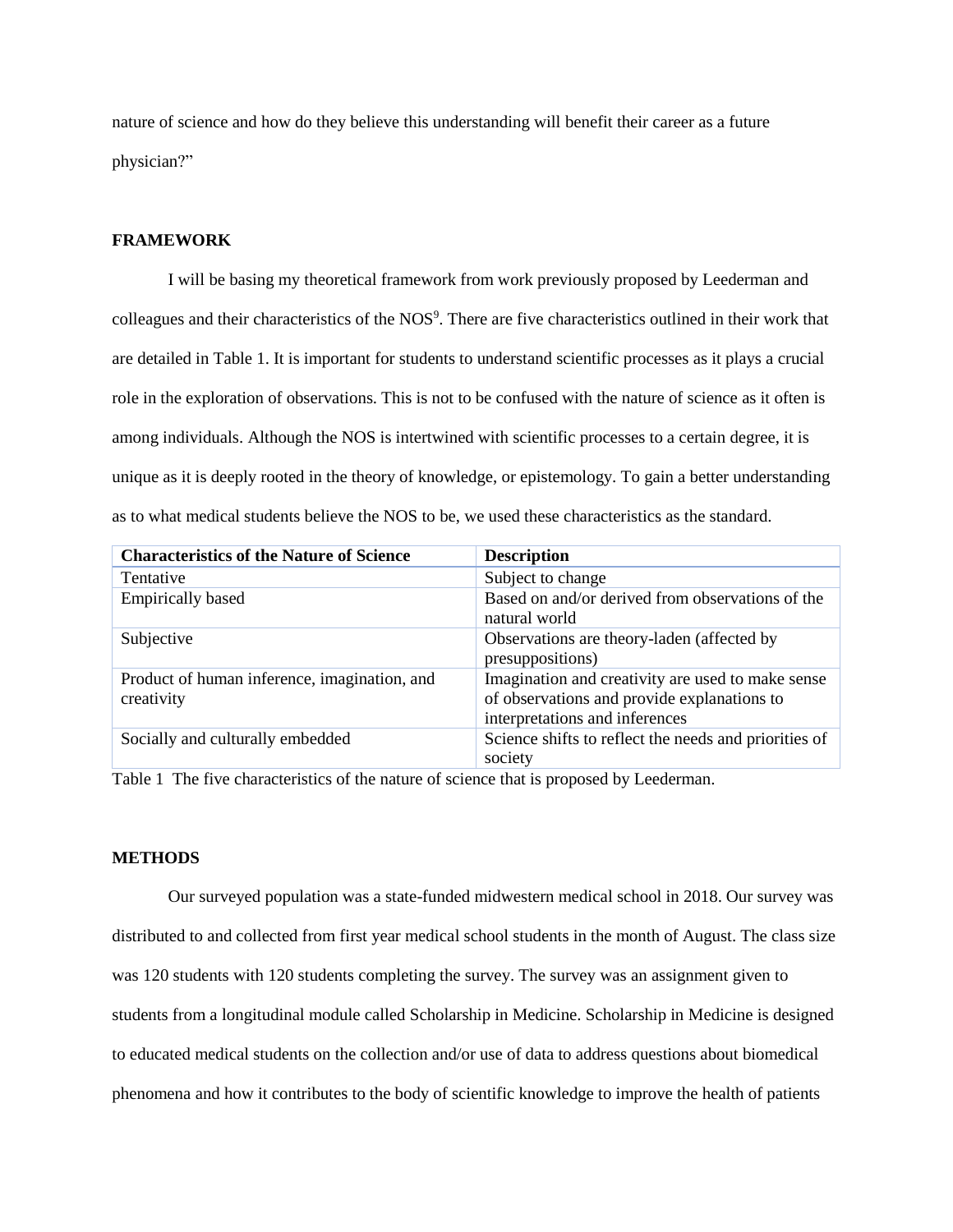and/or populations. The responses collected from the survey were so interesting that further investigation was conducted.

Our anonymous survey was entitled '*How will understanding of the nature of scientific knowledge and the scientific method impact your future practice as a physician/physician-researcher*? Our survey was distributed through Qualtrics. Questions consisted of both closed and open-ended styles. All students who completed the survey were included in any data analysis conducted during this study. Data analysis was not begun until all data was collected. Questions analyzed in this study from the questionnaire are listed below:

- 1. Which of the following best represents your experience with research?
	- a. I have never been involved in a research project
	- b. I have had a small level of involvement in a research project
	- c. I have been heavily involved in a research project
- 2. In how many scholarly publications are you listed as an author?
	- a. [Students entered a number into the answer box]
- 3. Think about your future in medicine and write a short paragraph (at least 3 sentences) to answer the question: How will understanding of the nature of scientific knowledge and the scientific method impact your future practice as a physician/physician-researcher?

#### **DATA ANALYSIS**

Responses to closed-ended questions were organized and catalogued while responses to openended questions were analyzed through development of a code book. The code book was developed with Leederman's framework on the nature of science in mind. Codes were written to help identify students understanding of the nature of science based on Leederman's characteristics of the nature of science. See Table 2 for the six codes used along with a brief description and examples.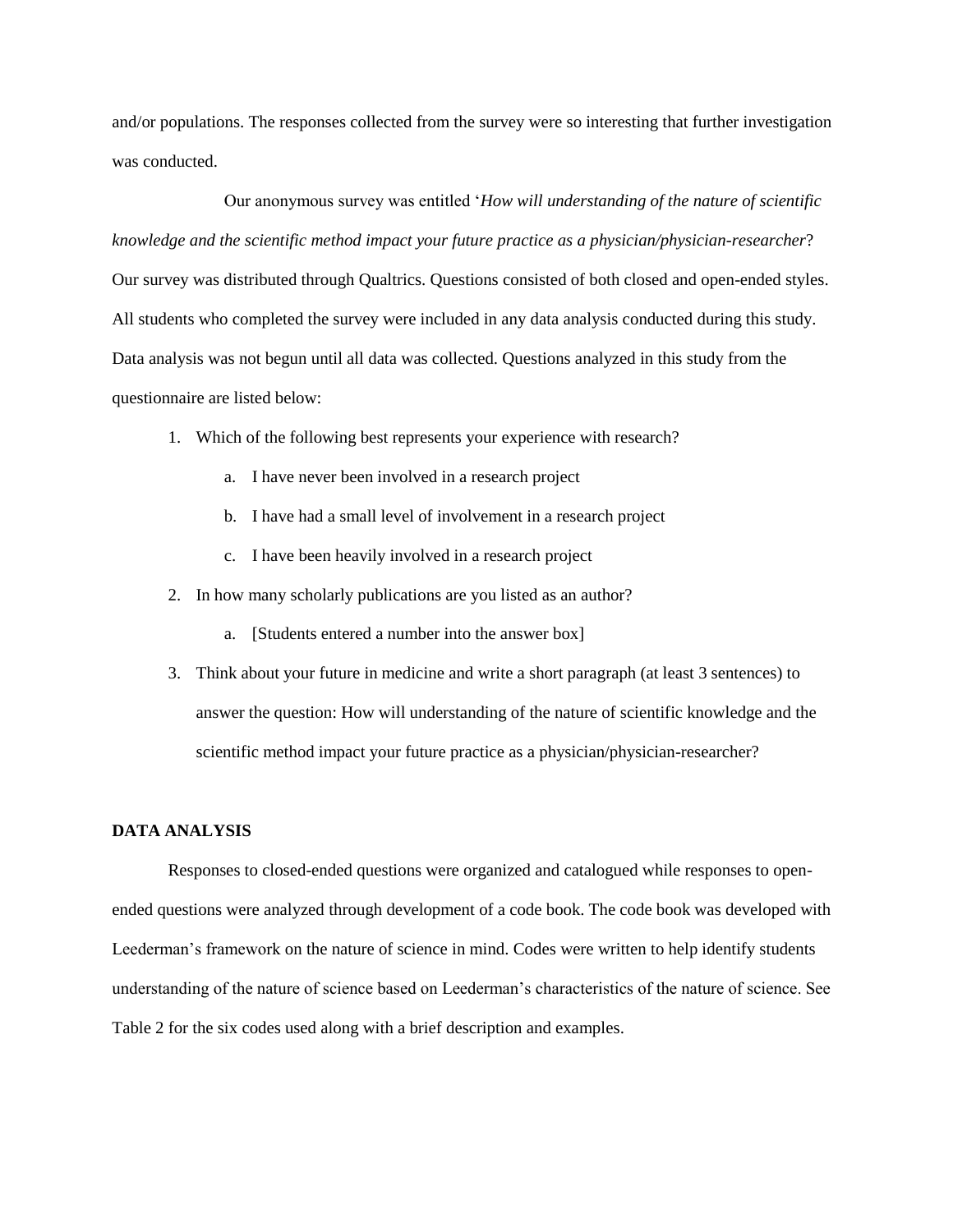Interrater agreement was established through the previously mentioned code book. Ten student

responses were randomly chosen through a random number generator and analyzed by two researchers.

Greater than 70% agreement among the two researchers was achieved.

| <b>CODE</b>                      | <b>DESCRIPTION</b>                                          | <b>EXAMPLES</b>                                                       |
|----------------------------------|-------------------------------------------------------------|-----------------------------------------------------------------------|
| Tentative                        | Science is subject to change as                             | "Science changes over time."                                          |
|                                  | new progress is made.                                       | "Science progresses over time."                                       |
|                                  |                                                             | "I will do/read research to update my                                 |
|                                  |                                                             | current knowledge to keep me up-to-                                   |
|                                  |                                                             | date."                                                                |
|                                  |                                                             | "Some areas of science are novel,                                     |
|                                  |                                                             | leaving more to be investigated."                                     |
| <b>Empirically based</b>         | Based on and/or derived from                                | "I am bound to formulate questions                                    |
|                                  | observations of the natural                                 | based on observations I make"                                         |
|                                  | world.                                                      | "Science allows us to make inquiries                                  |
|                                  |                                                             | regarding our observations."                                          |
| Subjective                       | Observations are theory-laden                               | "One data set may be interpreted                                      |
|                                  | (affected by presuppositions)                               | differently in research literature."                                  |
|                                  |                                                             |                                                                       |
| Objective                        | Science is black and white.                                 | "Science makes the world an objective                                 |
|                                  | There is no human error.                                    | place."                                                               |
|                                  | Scientists can separate their                               | "Science removes opinion from                                         |
|                                  | presuppositions from their                                  | conclusions."                                                         |
|                                  | work.                                                       |                                                                       |
| Product of human interference    | Imagination and creativity are                              | "The nature of science is to question,                                |
|                                  | used to make sense of                                       | investigate, and better the                                           |
|                                  | observations and provide<br>explanations to interpretations | understanding of a topic."<br>"The scientific method will allow me to |
|                                  | and inferences. It involves the                             | better research my own curiosities to                                 |
|                                  | invention of explanation and                                | get answers."                                                         |
|                                  | the ability to design and carry                             |                                                                       |
|                                  | out an investigation and then                               |                                                                       |
|                                  | state the findings from said                                |                                                                       |
|                                  | investigation.                                              |                                                                       |
| Socially and culturally embedded | Science shifts to reflect the                               | "Research is driven by the needs of                                   |
|                                  | needs and priorities of society.                            | medicine."                                                            |
|                                  |                                                             | "We perform research to provide the                                   |
|                                  |                                                             | best care for our patients."                                          |

Table 2 Code book developed to accurately analyze qualitative data received from our survey developed

to better understand medical students understanding of the nature of science.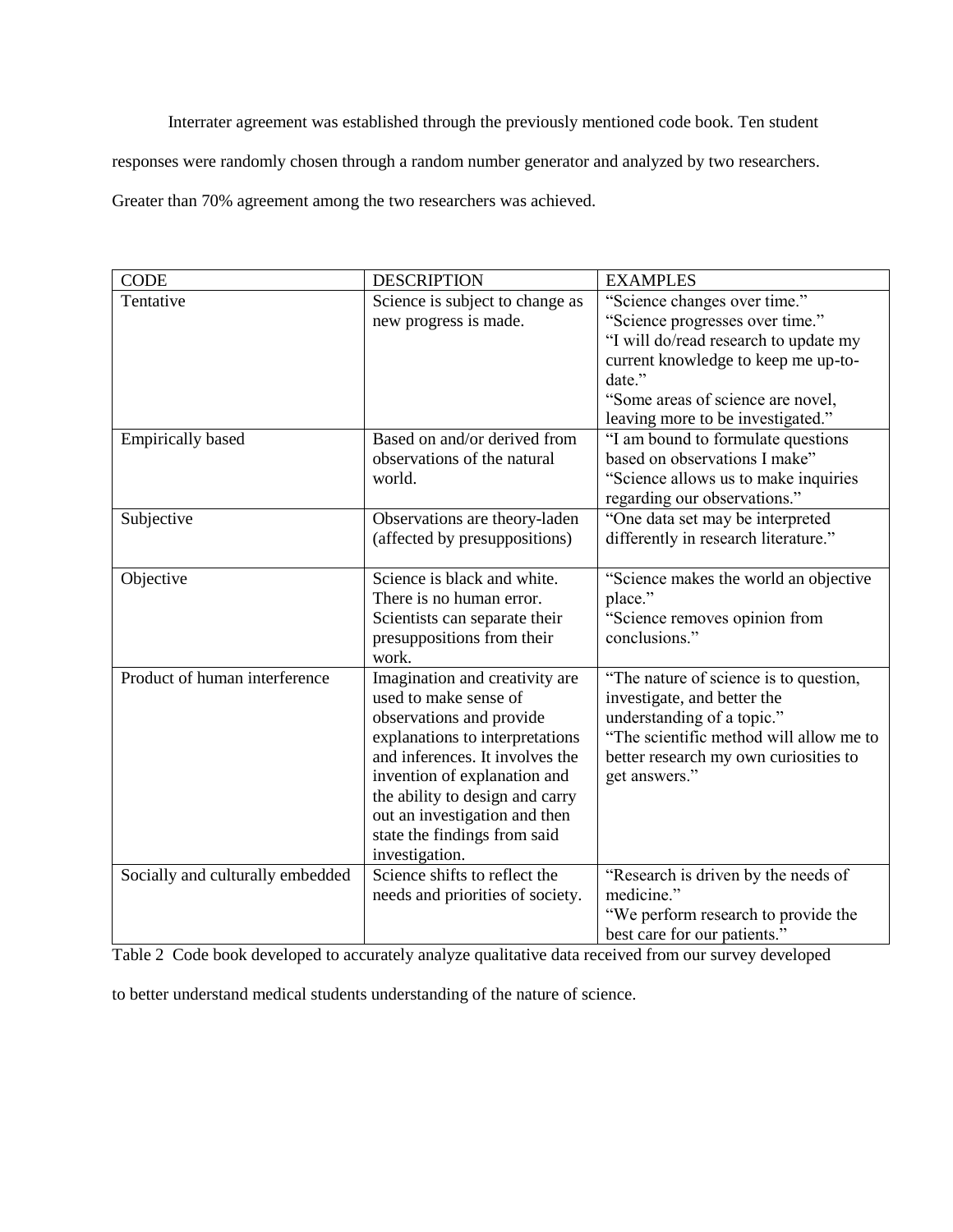#### **RESULTS**

Data analyzed from student responses to open-ended questions were organized into which characteristic of the nature of science was mentioned and the number of characteristics mentioned. Seven students failed to mention a characteristic of the nature of science. 25 students mentioned one characteristic. 55 students mentioned two characteristics. 25 students mentioned three characteristics. Six students mentioned four characteristics and zero students were able to mention all five. See Figure 1 for a visual representation.

Based on the open-ended responses, the most frequent NOS characteristic mentioned was tentativeness with 99 medical students mentioning how science was ever-changing. 74 students mentioned how science was socially and culturally embedded. 52 students mentioned how science was a product of human interference. 12 students mentioned how science was empirically based. Two students recorded responses stating that science was objective while one student mentioned that science was subjective.

The number of characteristics of the NOS listed per student response were compared to both, the amount of research that students previously performed, and the number of previous research publications. There was no discernable difference between the number of characteristics mentioned and the amount of research performed, or number of publications acquired. See Figures 2 and 3.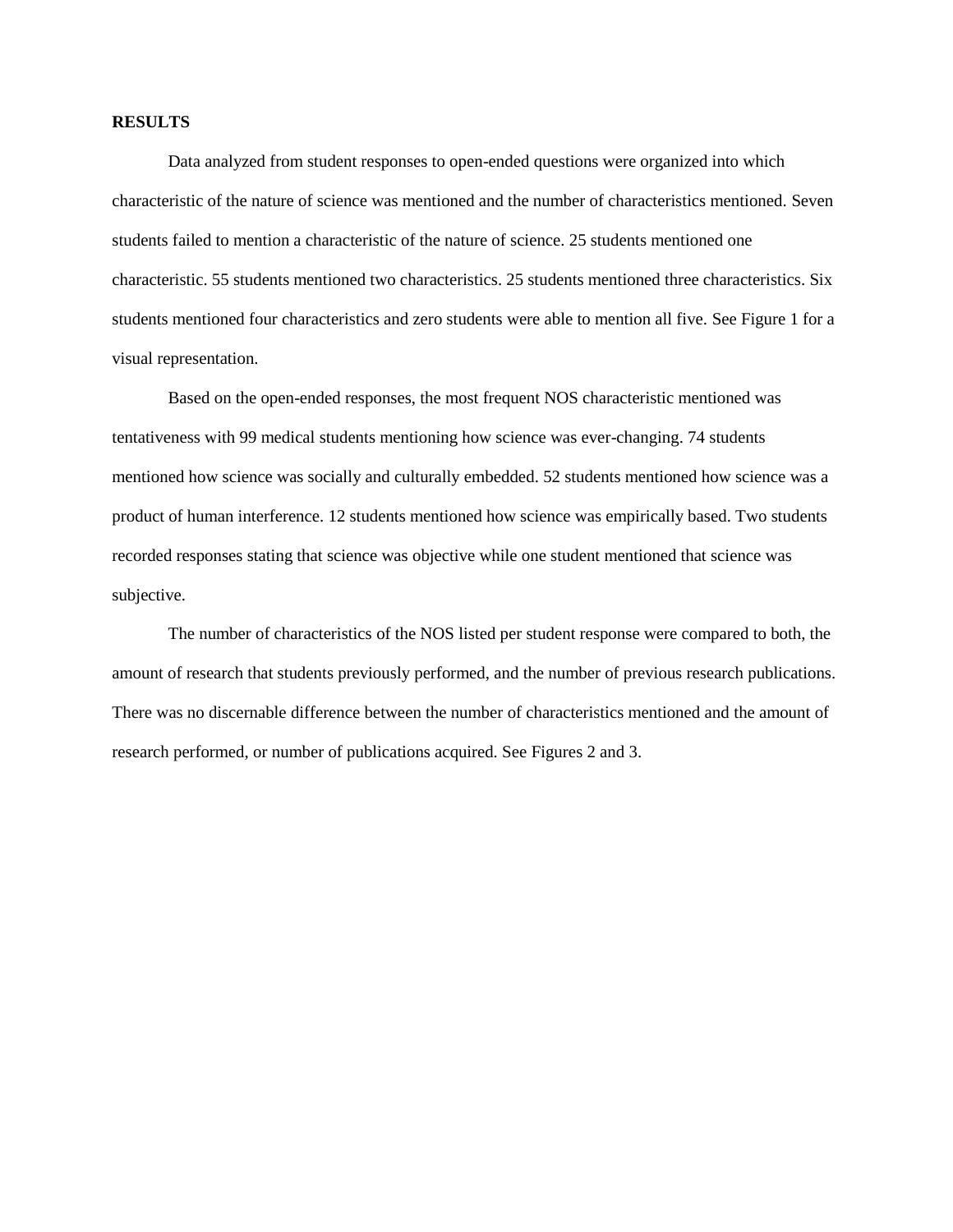

Figure 1 Number of characteristics of the nature of science recorded per medical student response. 120 student responses were analyzed and recorded.



Figure 2 Number of characteristics of the nature of science mentioned per student response compared to amount of previous research performed.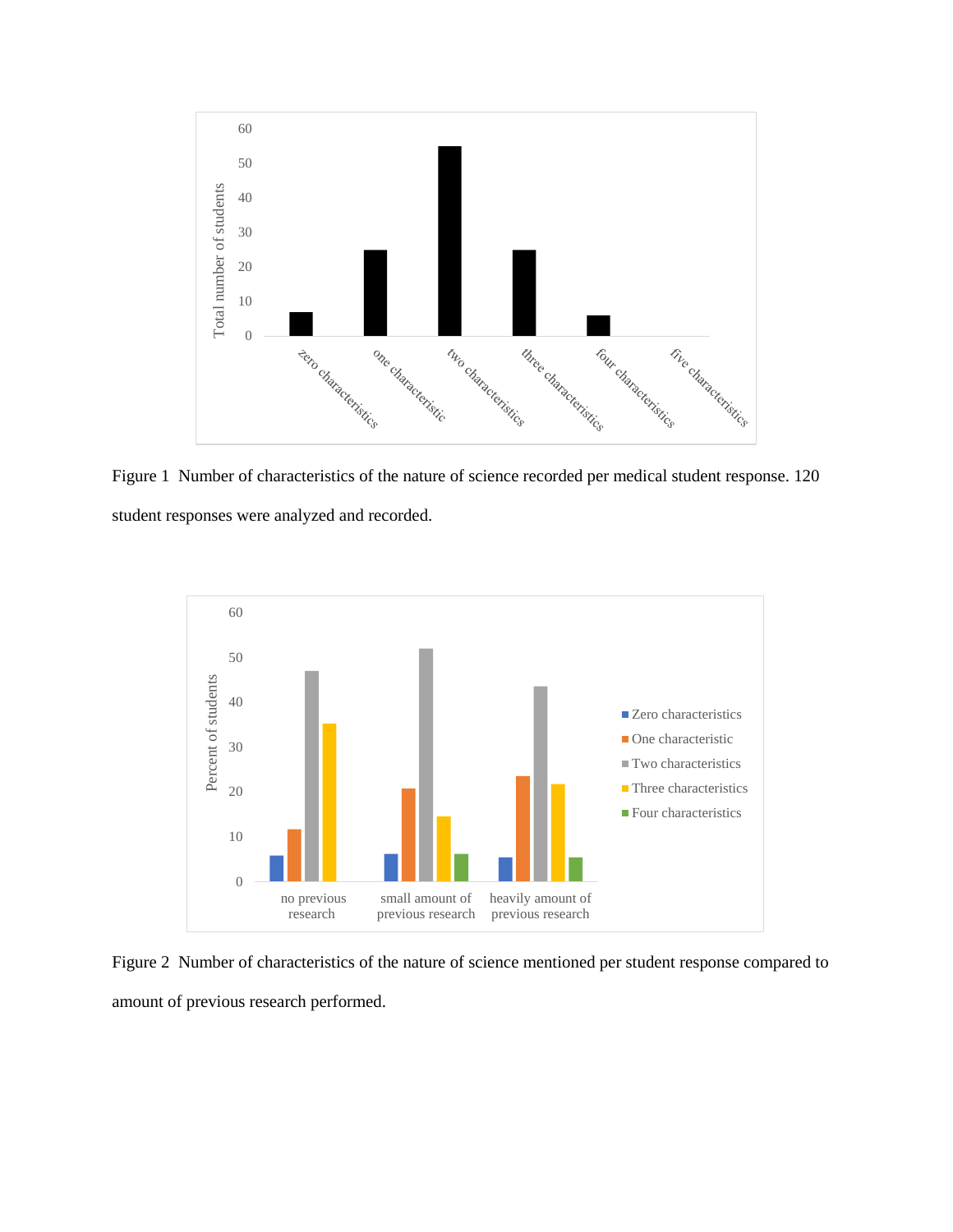

Figure 3 Number of characteristics of the nature of science mentioned per student response compared to number of previous student research publications recorded.

#### **DISCUSSION**

We separated the discussion into two sections. The first section will address student's ability to address characteristics of the NOS without having previously performed research or an independent study. The second section will address specific characteristics of the nature of science and students' statements and inquiries about them.

As seen in Figure 3, of the 85 students in this study who had never been published, at least 79 students (93%) were able to list one characteristic of the nature of science while 61 students (72%) were able to list at least two characteristics of the NOS. Of the 17 students who had claimed to never perform research or an independent study in the past, 16 of them were able to list at least one characteristic of the nature of science. We interpreted from this data that whether medical students had performed research in the past or not, most medical students were able to describe characteristics of the nature of science, meaning that somewhere along their journey to medical school they have learned major characteristics to the foundation of the sciences. This analysis stems questions addressed in the future direction section.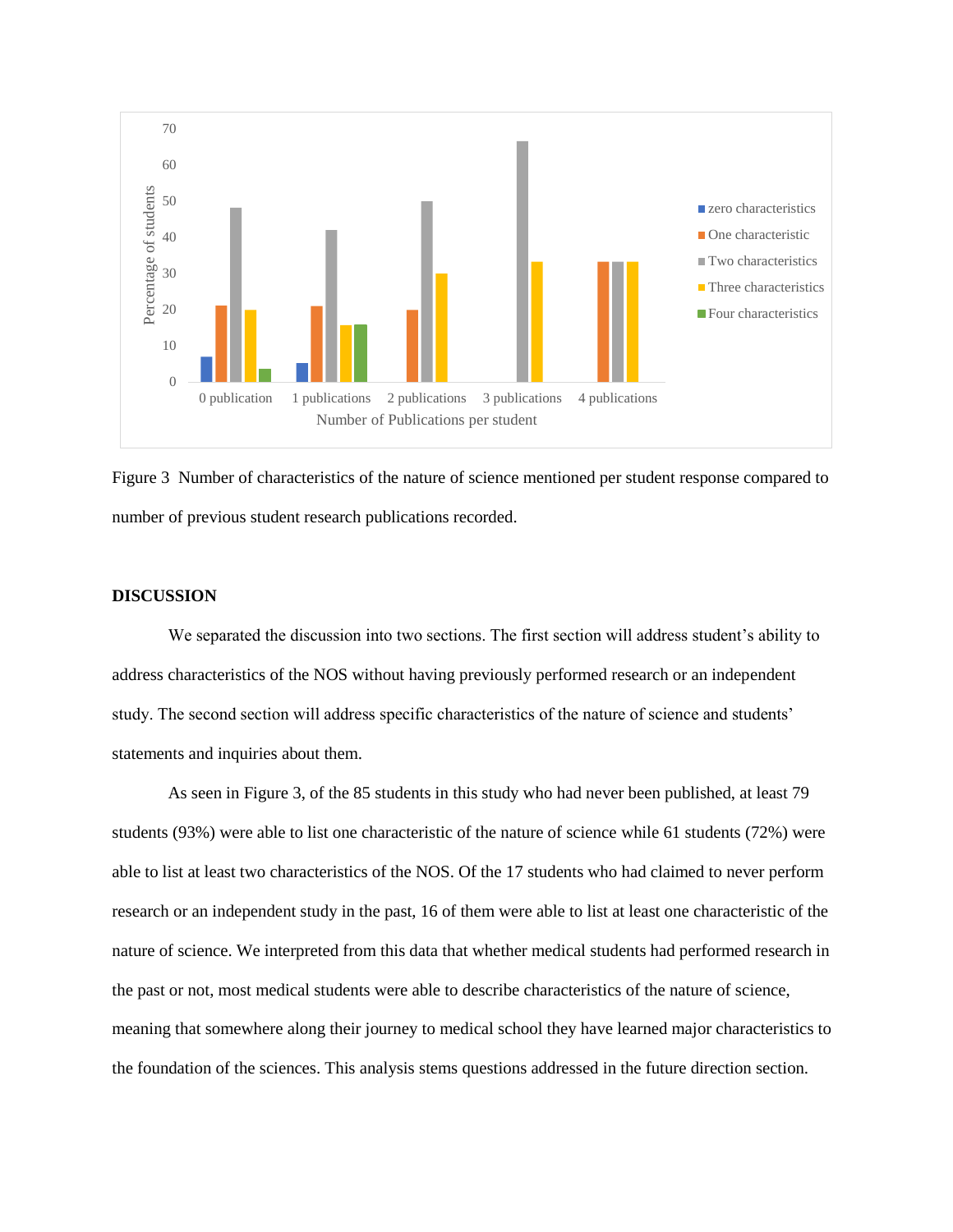The second section addresses which characteristics were most frequently acknowledged in students' responses and in what context these characteristics were mentioned. As previously stated, the most popular characteristic mentioned was tentativeness. Science is the foundation of medicine in that it is durable and reliable. Although it is dependable, it is neither constant nor concrete. Science is everchanging and evolving as new discoveries are made. We build on existing discoveries and derive new interpretations in hopes of solidifying and enriching our understanding in the sciences. 99 of the 120 students mentioned in one manner or another the tentativeness of science in their responses. It was addressed in several overarching themes. Some students simply stated that science was constantly changing. That it was a fluid being that is constantly updated with new discoveries:

Although many people see science as concrete and well-defined, this is very often not the case; science is constantly evolving as pieces of knowledge are added or refined.

Science and medicine are never ending human endeavors: there is always more to be investigated.

The practice of medicine inherently has many unanswered questions and so, having the ability to navigate the scientific method, will enable myself and others to learn and continuously expand the knowledge of the medical field.

Other students stated that due to science being constantly updated, there was a need to stay up-to-date on current affairs and research in the sciences to provide the most effective and safest care possible to their future patients:

Understanding the nature of scientific knowledge and the scientific method will have a large impact on my ability to practice medicine in the future. First, knowing that scientific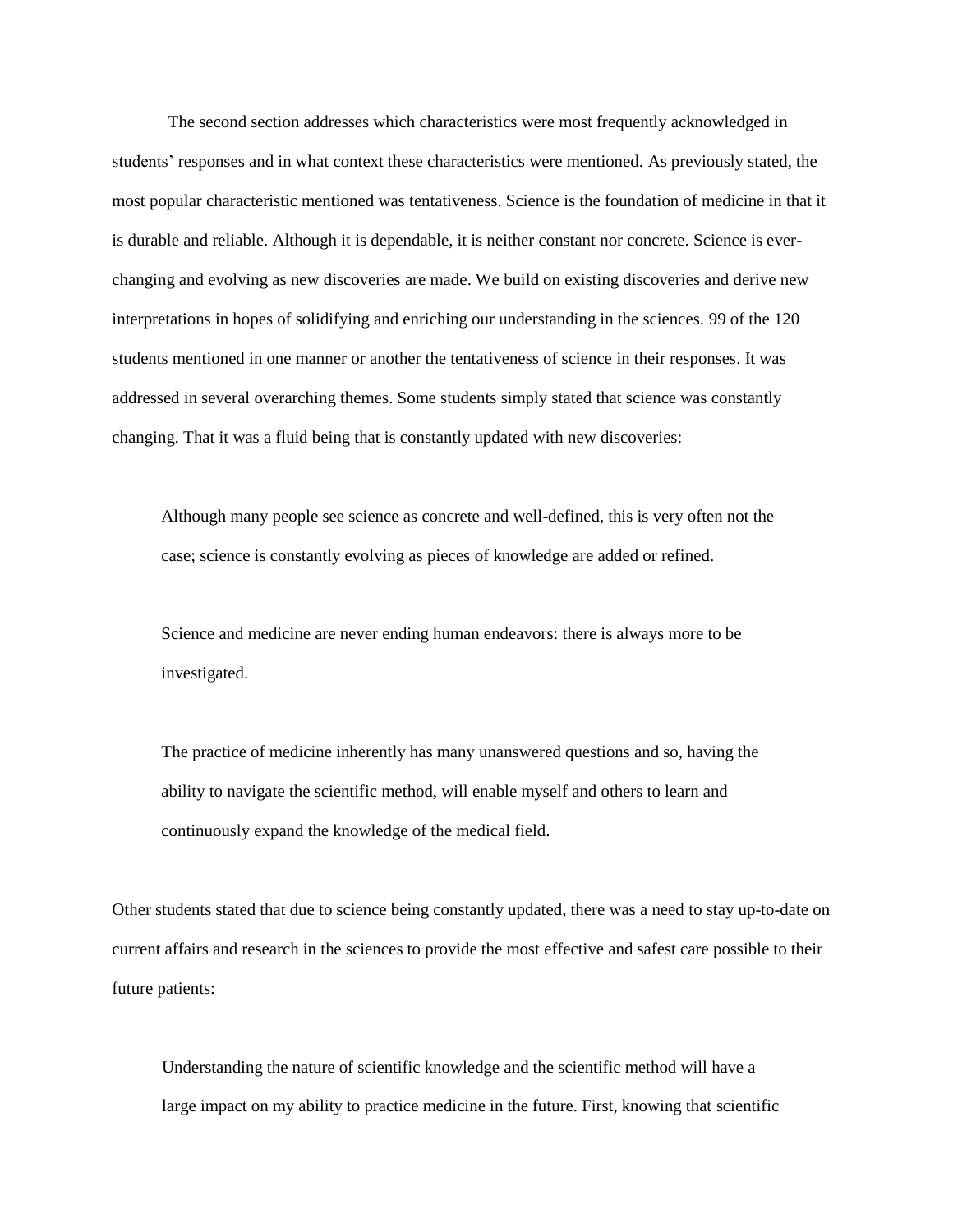knowledge is always changing and evolving is beneficial because I understand that I should always stay up to date on the latest scientific research to provide the most innovative treatment methods to my future patients. This will allow me to provide the best quality of care, leading to the best potential health outcomes for my future patients.

I will combine prior, current, and future research to get the best possible diagnosis and treatment for my patients. I will constantly use new evidence from peer-reviewed sources to gain a better understanding of my patient's disease pathology and the new techniques available for treatment.

The evidence being gathered through research is constantly updating our knowledge of diseases, illnesses and injuries. Understanding the process that went into developing the current knowledge will help me to better understand the cause, but also form a better treatment plan for the disease. It will also motivate me to keep up with the research currently being done, since it is constantly evolving and updating the healthcare field.

The scientific method is the means that we utilize to be able to make new discoveries in medicine. It allows us to make observations in the natural world, and make inquiries regarding our observations, and from there find answers to some of those inquires that we pose. As a physician it is important for me to understand not only how the scientific method works, but to understand current research so I can best treat my patients. As a physician-researcher I need to understand the scientific method so that I can properly carry out experiments that are valid and valuable to the scientific community.

Students understand that the science they are learning in medical school may not be the science they are using years after graduation to treat their patients. They understand that science is not static but ever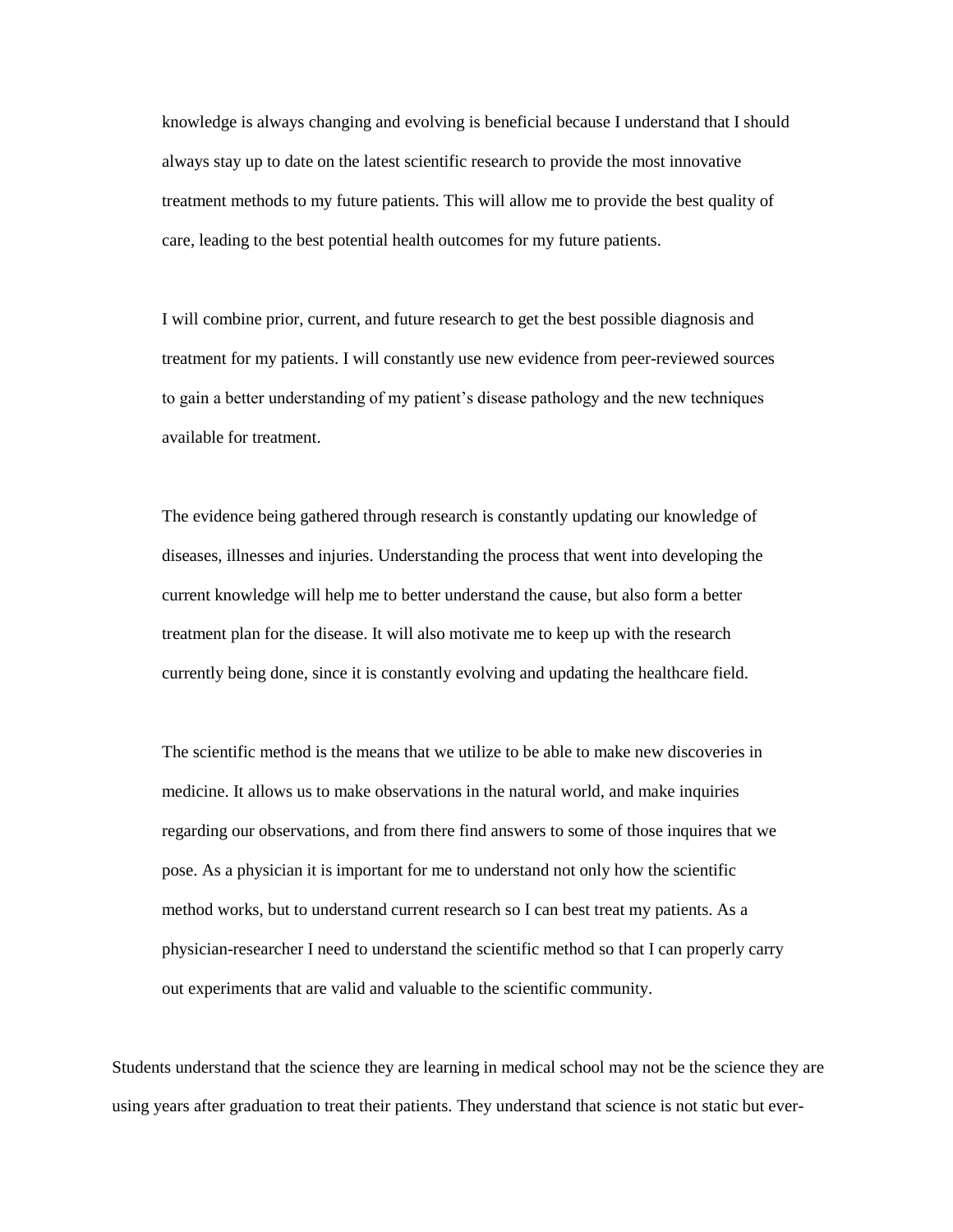changing. This is an ideology that medical students have strongly associated with their ability to successfully and safely treat and care for their future patients. Students expressed a responsibility to stay current with research. To understand that one of the characteristics of the nature of science is its tentativeness is one of importance for medical students and physicians alike. Without an understanding to commit to be a life-long learner in the medical field, one may not only provide less than adequate care to their patients but unintentionally be the vector for patient harm.

The second most mentioned characteristic of the nature of science addressed was how science is socially and culturally embedded. Simply stated, the direction and product of science is determined by the societies and cultures in which the science is being conducted. As the needs of societies change and develop, so do the areas of research. 74 of 120 students recognized that medicine was embedded in research and the direction of the medical research was driven by the need of patient care for specific pathologies:

As a physician, it is important to understand that the goal of the science is to benefit the community and come up with answers to questions that help to solve problems (like public health issues), contribute to overall knowledge (which will help with preventative care) and develop medical advances in technology that will allow for better patient treatment options

I value the ability to positively affect thousands of lives by understanding basic medical science, correlating this data to clinical cases, and applying clinical knowledge to affect the lives of patients. My previous research specifically help push the fields of trauma and diabetes forward, ultimately affecting the health of diabetic patients and how medicine is practiced. I hope to continue my research on how sleep fragmentation affects skin wound healing in a diabetic mouse model. This research serves as an example of how applying the scientific method helps my future patients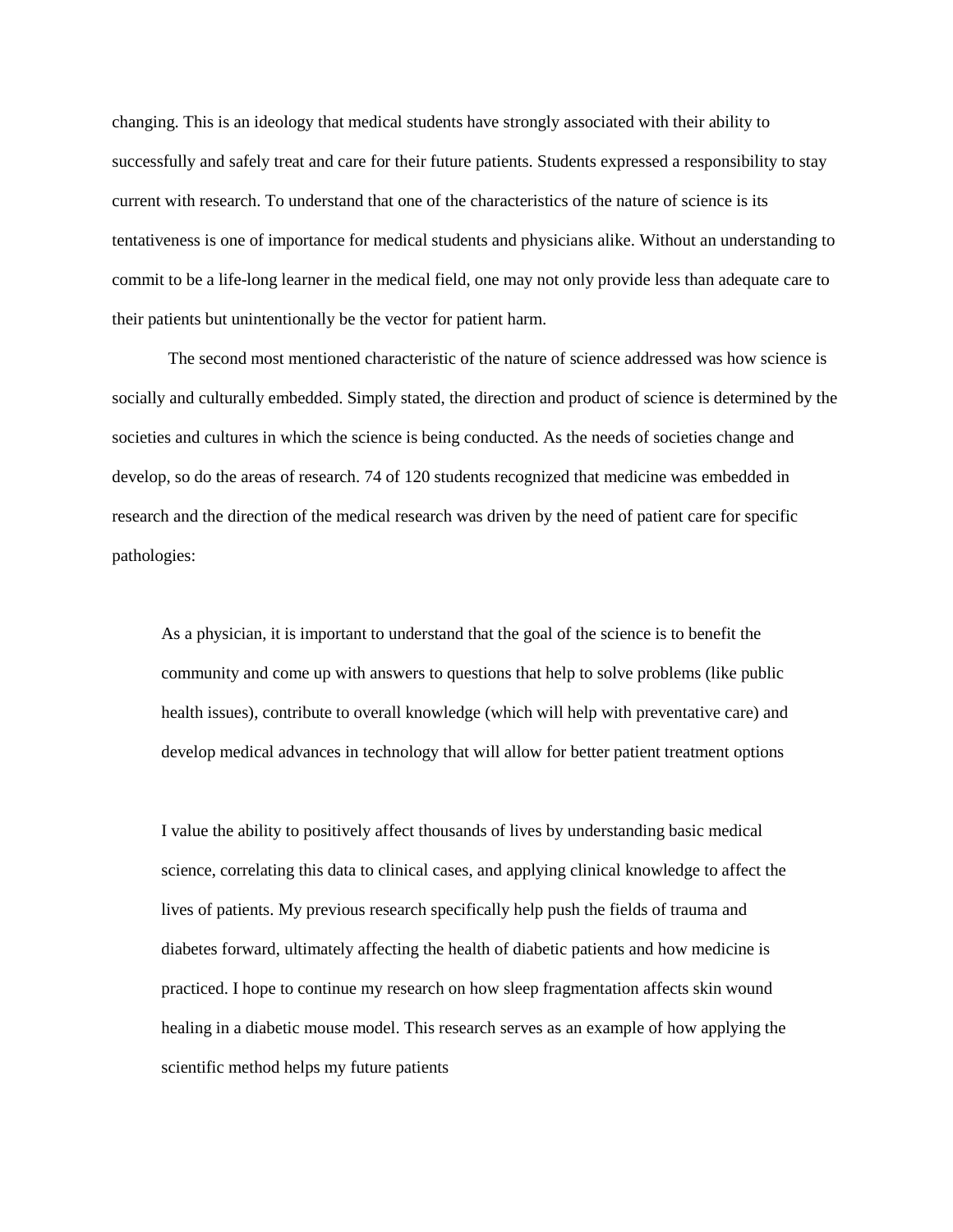My goal for future research as a physician is to build knowledge, address societal issues, and inform policy. By having a good working knowledge of science and the scientific method, I will be able to contribute to these bodies of knowledge and more fully help patients (not just ones I personally see, but a greater patient population of those who use the research).

Students commonly addressed the influence that the medical field has on research. That the need in medicine to best provide care for patients is a large driving force in the direction and speed in which research is conducted. That those disease pathologies that most affect society tend to be on the forefront of research. Similarly, to why medical students addressed the tentativeness of science, the social and cultural influence on research stems back to the idea of providing the best patient care in the safest manner.

Medical students did not commonly mention that science is subjective. Only one student's response specifically mentioned the subjectivity of science. That scientists can interpret same data sets differently and even though we do try to be objective while analyzing data, we cannot fully eliminate previous biases from influencing our works. That is not to say that students were amiss from acknowledging the importance of skepticism. 44 of 120 students mentioned that it was important to critique new advancements and understand that not all new advancements are always the best means of care for patients. Medical students found value in skepticism and they framed it in a manner of protection of their patients.

Perhaps this is why the objectivity of science was mentioned less. This characteristic has more to deal with the formation of research and from which it originates than the results. Medical students deeply correlate medical research with patient care and safety. They less frequently mention the derivation from which research stems, observations of the natural world. Of the students that had mentioned research stems from observations, 100% of them were previously involved in a previous research project.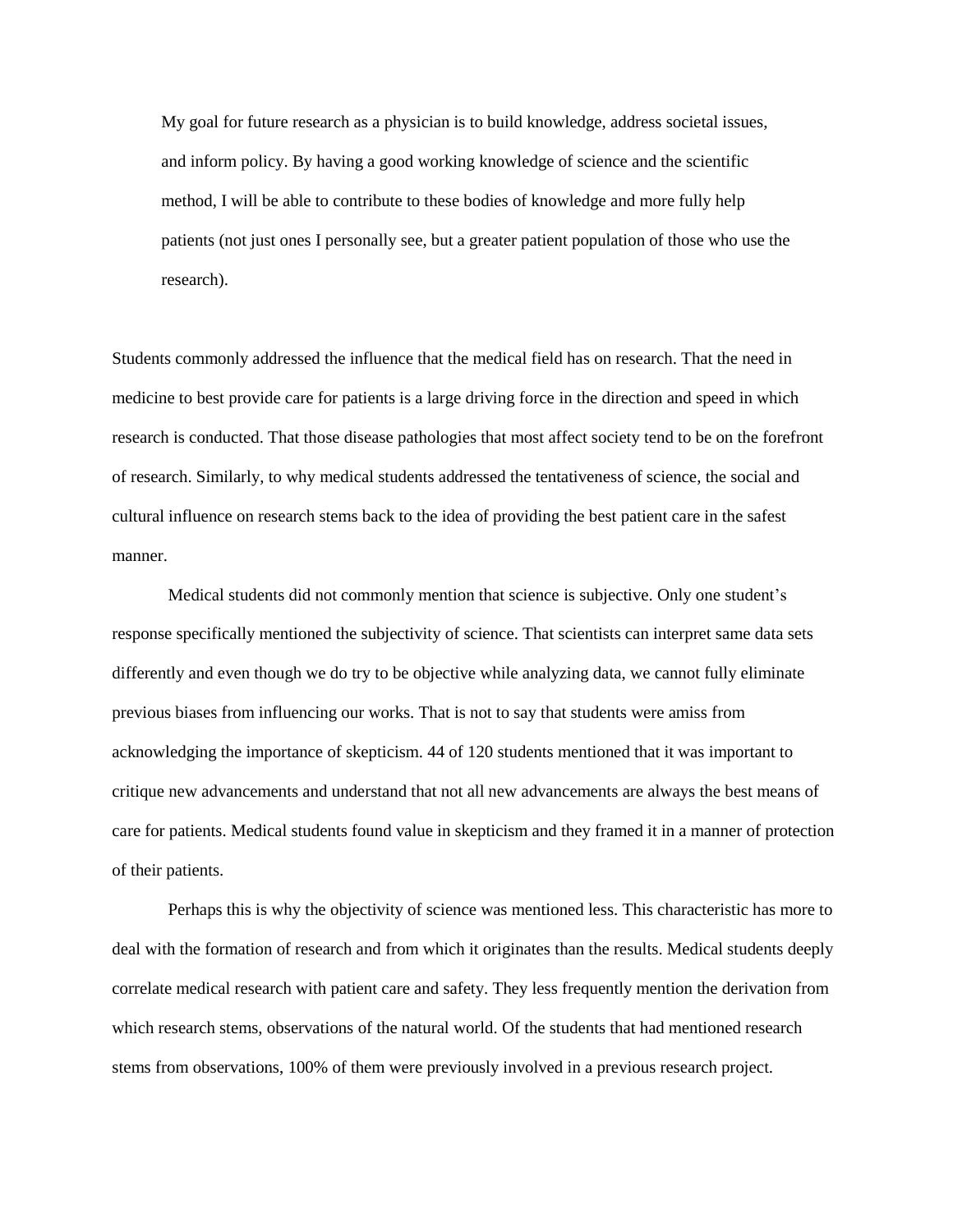Perhaps first year medical students have an innate understanding of the effects of research in medicine regardless of previous publications and research but do not actively think about the derivation of research. This is not to say that students who did not write about observations of the natural world do not understand its importance. Simply, students who have not previously conducted research may not actively be associating observations with research. Students and physicians observations of everyday occurrences are what drives medical research forward. Not actively associating observations with research opportunities may lead to missed opportunities to better the medical field and help the patient population. Medical students have a clear understanding that medical research positively furthers patient safety and care but should be reminded that it is their observations in school, hospitals, and clinics that help achieve the advancements of modern medicine. With participation in research and independent studies, students may be reminded of this simple characteristic of the nature of science and be more successful in their future endeavors as a physician.

#### **LIMITATIONS AND FUTURE DIRECTION**

Only one class of medical students have completed our survey therefore we have only one data set to analyze and draw conclusions from. We hope to have future medical classes complete the survey designed to gain a more accurate understanding of what medical students believe to be the nature of science and how this understanding will benefit their careers as future physicians. We also would like to send the survey to students throughout their years in medical school to track development and understanding of the characteristics of the NOS to gain a deeper understanding as to how and when students develop a greater understanding of the NOS if they previously do not already express an understanding throughout medical school.

We would also like to develop a code to analyze the depth medical students understand the NOS. With a scale, we can gauge the level of students understanding of the NOS before, during, and after medical school.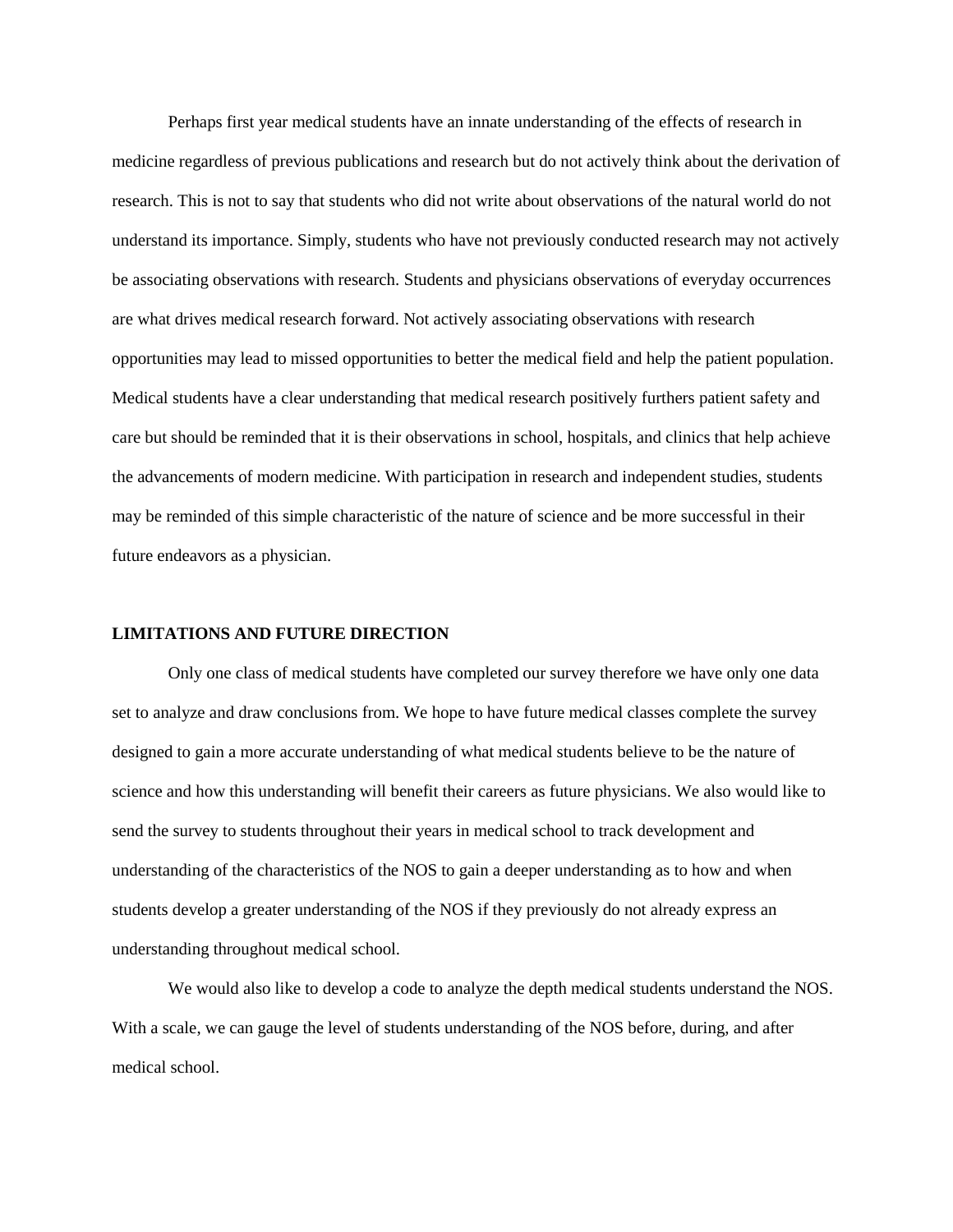#### **CONCLUSION**

Regardless of previous publications and research, most medical students have some level of understanding of the nature of science at the beginning of their first year in medical school. Students also display an innate understanding that science is tentative, or ever-changing, and with that, they must stay current and up-to-date in their field of medicine to provide the best and safest care to their patients possible. Students also expressed that the needs of their patients, or the demand of society, is what drives the direction and product of research. Both ideologies stem from the direction, product, and outcomes of medical research but fail to address where research stems. Only 12 of 120 students addressed that research stems from observations of the natural world and all 12 of the students had previously performed some form of research prior to medical school. Perhaps most students enter medical school with the knowledge of why we do research regardless of partaking in research themselves but may fail to mention that one's own observations is from which research derives. If students were to be involved in research and independent studies, they may actively link their observations with possible research opportunities, furthering and advancing the medical field.